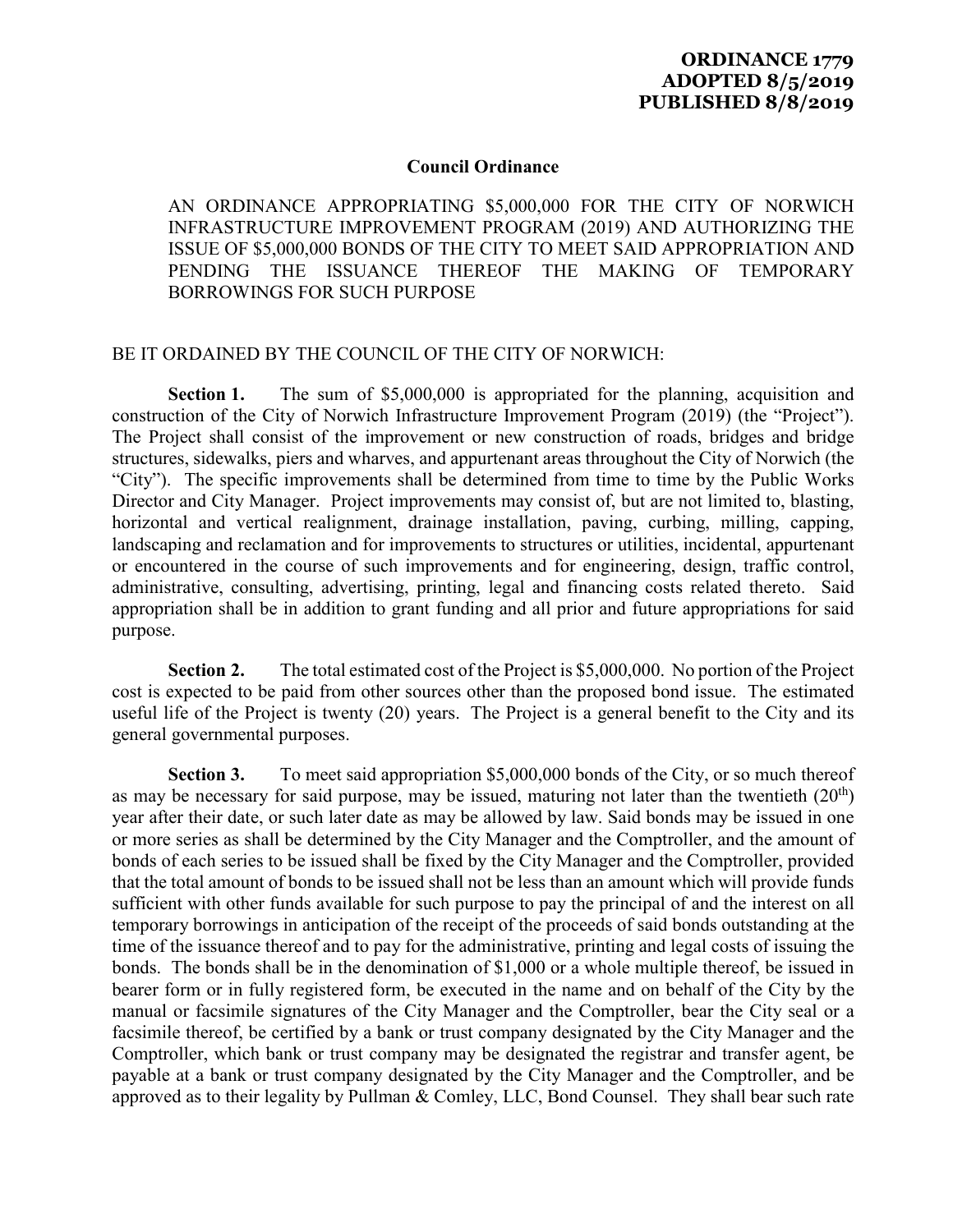or rates of interest as shall be determined by the City Manager and the Comptroller. The bonds shall be general obligations of the City and each of the bonds shall recite that every requirement of law relating to its issue has been duly complied with, that such bond is within every debt and other limit prescribed by law, that the full faith and credit of the City are pledged to the payment of the principal thereof and the interest thereon and shall be paid from property taxation to the extent not paid from other funds available for the payment thereof. The aggregate principal amount of the bonds, annual installments of principal, redemption provisions, if any, the date, time of issue and sale and other terms, details and particulars of such bonds, shall be determined by the City Manager and the Comptroller in accordance with the requirements of the General Statutes of Connecticut, as amended (the "Statutes"). In connection with the issuance of any bonds or notes authorized herein, the City may exercise any power delegated to municipalities pursuant to Section 7-370b of the Statutes, including the authority to enter into agreements managing interest rate risk. The City Manager and Comptroller, on behalf of the City, shall execute and deliver such reimbursement agreements, letter of credit agreement, credit facilities, remarketing, standby marketing agreements, standby bond purchase agreements, and any other commercially necessary or appropriate agreements which are necessary, appropriate or desirable in connection with or incidental to the sale and issuance of such bonds or notes.

**Section 4.** The issue of the bonds aforesaid and of all other bonds or notes of the City heretofore authorized but not yet issued, as of the effective date of this ordinance, would not cause the indebtedness of the City to exceed any debt limit calculated in accordance with law.

**Section 5.** Said bonds shall be sold by the City Manager and Comptroller in a competitive offering or by negotiation, in their discretion. If sold at competitive offering, the bonds shall be sold upon sealed proposals, auction or similar process, at not less than par and accrued interest on the basis of the lowest net or true interest cost to the City.

**Section 6.** The City Manager and the Comptroller are authorized to make temporary borrowings in anticipation of the receipt of the proceeds of any series of said bonds. Notes evidencing such borrowings shall be signed by the manual or facsimile signatures of the City Manager and the Comptroller, have the seal of the City or a facsimile thereof affixed, be payable at a bank or trust company designated by the City Manager and the Comptroller, be certified by a bank or trust company designated by the City Manager and the Comptroller pursuant to Section 7-373 of the Statutes, and be approved as to their legality by Pullman & Comley, LLC, Bond Counsel. They shall be issued with maturity dates which comply with the provisions of the Statutes governing the issuance of such notes, as the same may be amended from time to time. The notes shall be general obligations of the City and each of the notes shall recite that every requirement of law relating to its issue has been duly complied with, that such note is within every debt and other limit prescribed by law, that the full faith and credit of the City are pledged to the payment of the principal thereof and the interest thereon and shall be paid from property taxation to the extent not paid from other funds available for the payment thereof. The net interest cost on such notes, including renewals thereof, and the expense of preparing, issuing and marketing them, to the extent paid from the proceeds of such renewals or said bonds, shall be included as a cost of the Project. Upon the sale of said bonds the proceeds thereof, to the extent required, shalt be applied forthwith to the payment of the principal of and the interest on any such temporary borrowings then outstanding or shall be deposited with a bank or trust company in trust for such purpose.

**Section 7.** Resolution of Official Intent to Reimburse Expenditures with Borrowings. The City (the "Issuer") hereby expresses its official intent pursuant to §1.150-2 of the Federal Income Tax Regulations, Title 26 (the "Regulations"), to reimburse expenditures paid sixty days